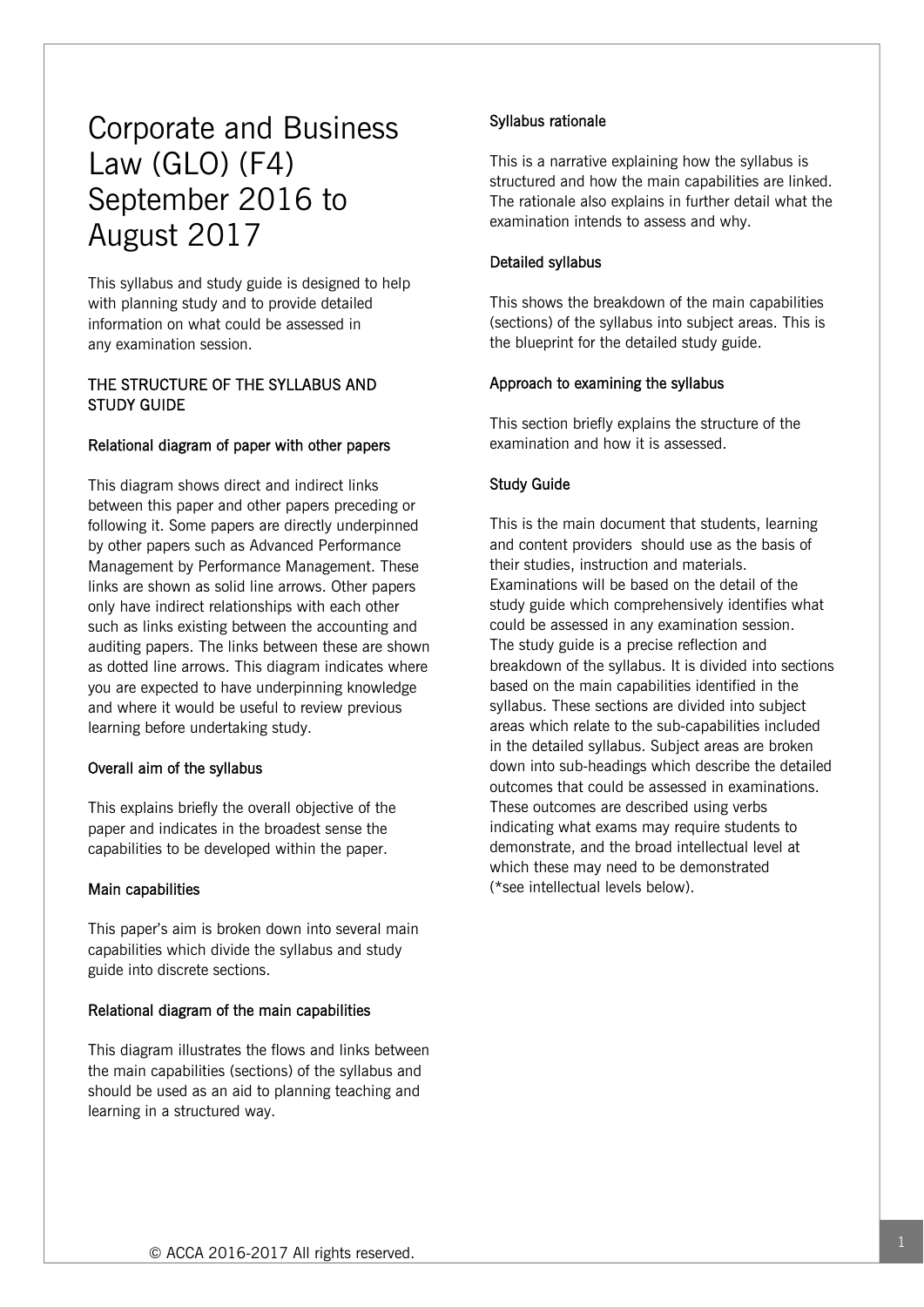#### INTELLECTUAL LEVELS

The syllabus is designed to progressively broaden and deepen the knowledge, skills and professional values demonstrated by the student on their way through the qualification.

The specific capabilities within the detailed syllabuses and study guides are assessed at one of three intellectual or cognitive levels:

Level 1: Knowledge and comprehension Level 2: Application and analysis Level 3: Synthesis and evaluation

Very broadly, these intellectual levels relate to the three cognitive levels at which the Knowledge module, the Skills module and the Professional level are assessed.

Each subject area in the detailed study guide included in this document is given a 1, 2, or 3 superscript, denoting intellectual level, marked at the end of each relevant line. This gives an indication of the intellectual depth at which an area could be assessed within the examination. However, while level 1 broadly equates with the Knowledge module, level 2 equates to the Skills module and level 3 to the Professional level, some lower level skills can continue to be assessed as the student progresses through each module and level. This reflects that at each stage of study there will be a requirement to broaden, as well as deepen capabilities. It is also possible that occasionally some higher level capabilities may be assessed at lower levels.

# LEARNING HOURS AND EDUCATION **RECOGNITION**

The ACCA qualification does not prescribe or recommend any particular number of learning hours for examinations because study and learning patterns and styles vary greatly between people and organisations. This also recognises the wide diversity of personal, professional and educational circumstances in which ACCA students find themselves.

As a member of the International Federation of Accountants, ACCA seeks to enhance the education recognition of its qualification on both national and international education frameworks, and with

educational authorities and partners globally. In doing so, ACCA aims to ensure that its qualifications are recognized and valued by governments, regulatory authorities and employers across all sectors. To this end, ACCA qualifications are currently recognized on the education frameworks in several countries. Please refer to your national education framework regulator for further information.

Each syllabus contains between 23 and 35 main subject area headings depending on the nature of the subject and how these areas have been broken down.

## GUIDE TO EXAM STRUCTURE

The structure of examinations varies within and between modules and levels.

The Fundamentals level examinations contain 100% compulsory questions to encourage candidates to study across the breadth of each syllabus.

The Knowledge module is assessed by equivalent two-hour paper based and computer based examinations.

The Skills module examinations F5-F9 are paper based exams containing a mix of objective and longer type questions with a duration of three hours 15 minutes. From September 2016 these exams will also be available as computer-based exams. Further information will be released on these in April 2016. The Corporate and Business Law (F4) paper is a two- hour objective test examination which is also available as a computer based exams for English and Global variants, as well as paper based for all variants.

The Professional level papers are all of three hours 15 minutes duration and, all contain two sections. Section A is compulsory, but there will be some choice offered in Section B.

ACCA has removed the restriction relating to reading and planning time, so that while the time considered necessary to complete these exams remains at 3 hours, candidates may use the additional 15 minutes as they choose. ACCA encourages students to take time to read questions carefully and to plan answers but once the exam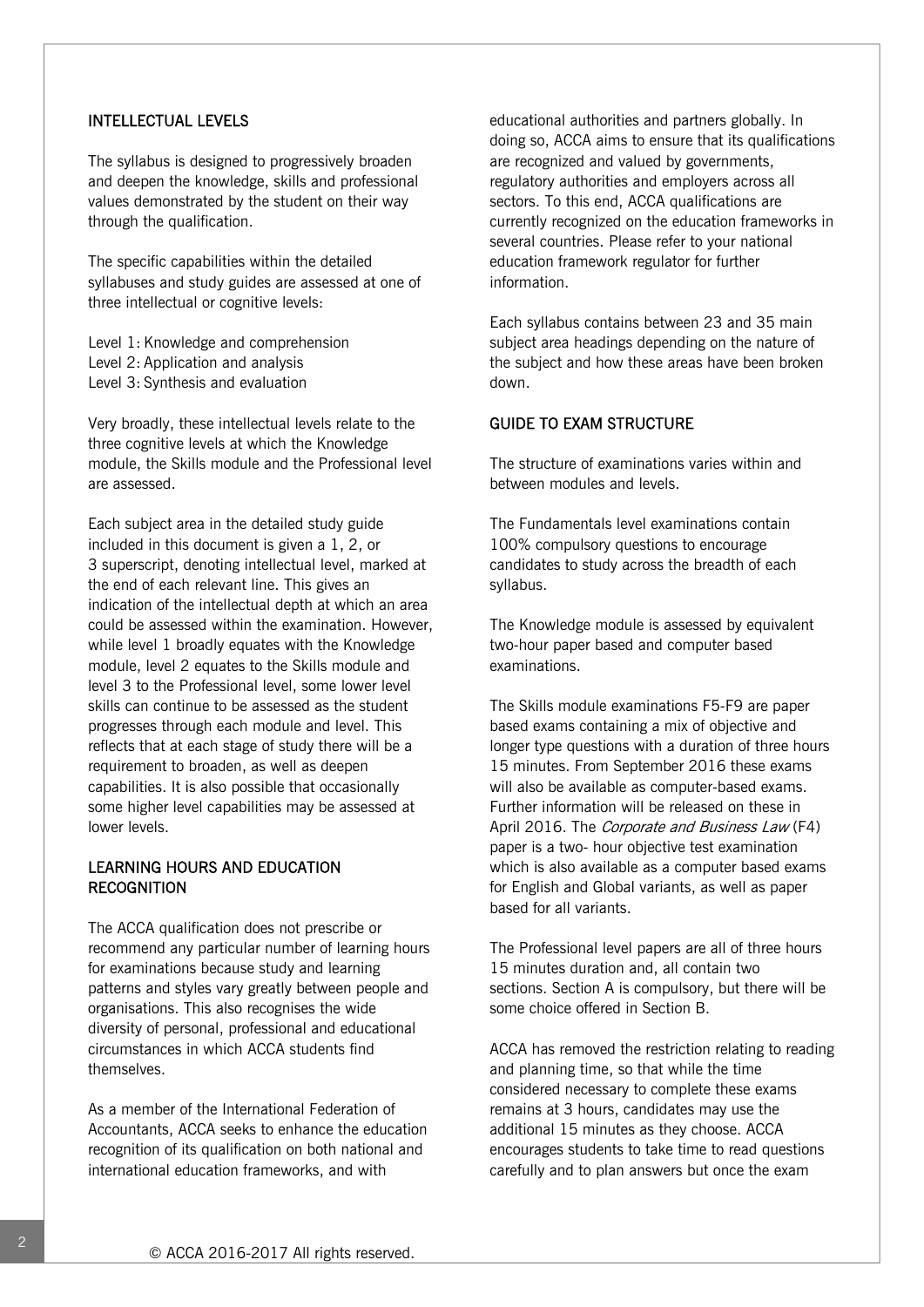time has started, there are no additional restrictions as to when candidates may start writing in their answer books.

Time should be taken to ensure that all the information and exam requirements are properly read and understood.

The Essentials module papers all have a Section A containing a major case study question with all requirements totalling 50 marks relating to this case. Section B gives students a choice of two from three 25 mark questions.

Section A of both the P4 and P5 Options papers contain one 50 mark compulsory question, and Section B will offer a choice of two from three questions each worth 25 marks each.

Section A of each of the P6 and P7 Options papers contains 60 compulsory marks from two questions; question 1 attracting 35 marks, and question 2 attracting 25 marks. Section B of both these Options papers will offer a choice of two from three questions, with each question attracting 20 marks.

All Professional level exams contain four professional marks.

The pass mark for all ACCA Qualification examination papers is 50%.

# GUIDE TO EXAMINATION ASSESSMENT

ACCA reserves the right to examine anything contained within the study guide at any examination session. This includes knowledge, techniques, principles, theories, and concepts as specified.

For the financial accounting, audit and assurance, law and tax papers except where indicated otherwise, ACCA will publish examinable documents once a year to indicate exactly what regulations and legislation could potentially be assessed within identified examination sessions..

For paper based examinations regulation *issued* or legislation *passed* on or before  $31<sup>st</sup>$  August annually, will be examinable from  $1<sup>st</sup>$  September of the following year to  $31<sup>st</sup>$  August<sup>t</sup> of the year after that. Please refer to the examinable documents for the paper (where relevant) for further information.

Regulation issued or legislation passed in accordance with the above dates may be examinable even if the *effective* date is in the future.

The term issued or passed relates to when regulation or legislation has been formally approved.

The term effective relates to when regulation or legislation must be applied to an entity transactions and business practices.

The study guide offers more detailed guidance on the depth and level at which the examinable documents will be examined. The study guide should therefore be read in conjunction with the examinable documents list.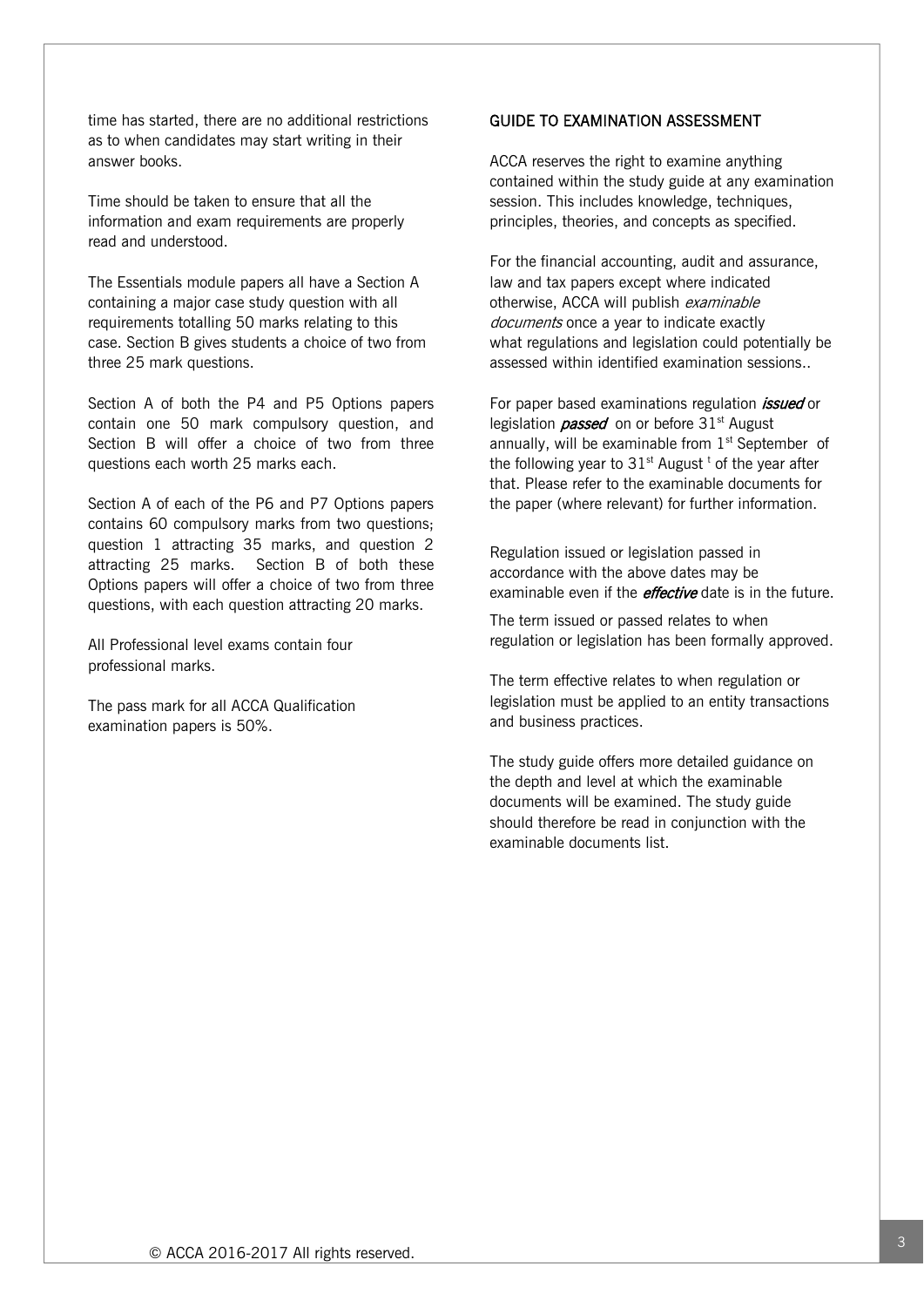# Syllabus



# AIM

To develop knowledge and skills in the understanding of the general legal framework within which international business takes place, and of specific legal areas relating to business, recognising the need to seek further specialist legal advice where necessary.

## MAIN CAPABILITIES

On successful completion of this paper candidates should be able to:

A Identify the essential elements of different legal systems including the main sources of law, the relationship between the different branches of a state's constitution, and the need for international legal regulation, and

explain the roles of international organisations in the promotion and regulation of international trade, and the role of international arbitration as an alternative to court adjudication

- **B** Recognise and apply the appropriate legal rules applicable under the United Nations Convention on Contracts for the International Sale of Goods, and explain the various ways in which international business transactions can be funded
- C Recognise different types of international business forms
- D Distinguish between the alternative forms and constitutions of business organisations
- E Recognise and compare types of capital and the financing of companies
- F Describe and explain how companies are managed, administered and regulated
- G Recognise the legal implications relating to insolvency law
- H Demonstrate an understanding of corporate fraudulent and criminal behaviour



## RELATIONAL DIAGRAM OF MAIN CAPABILITIES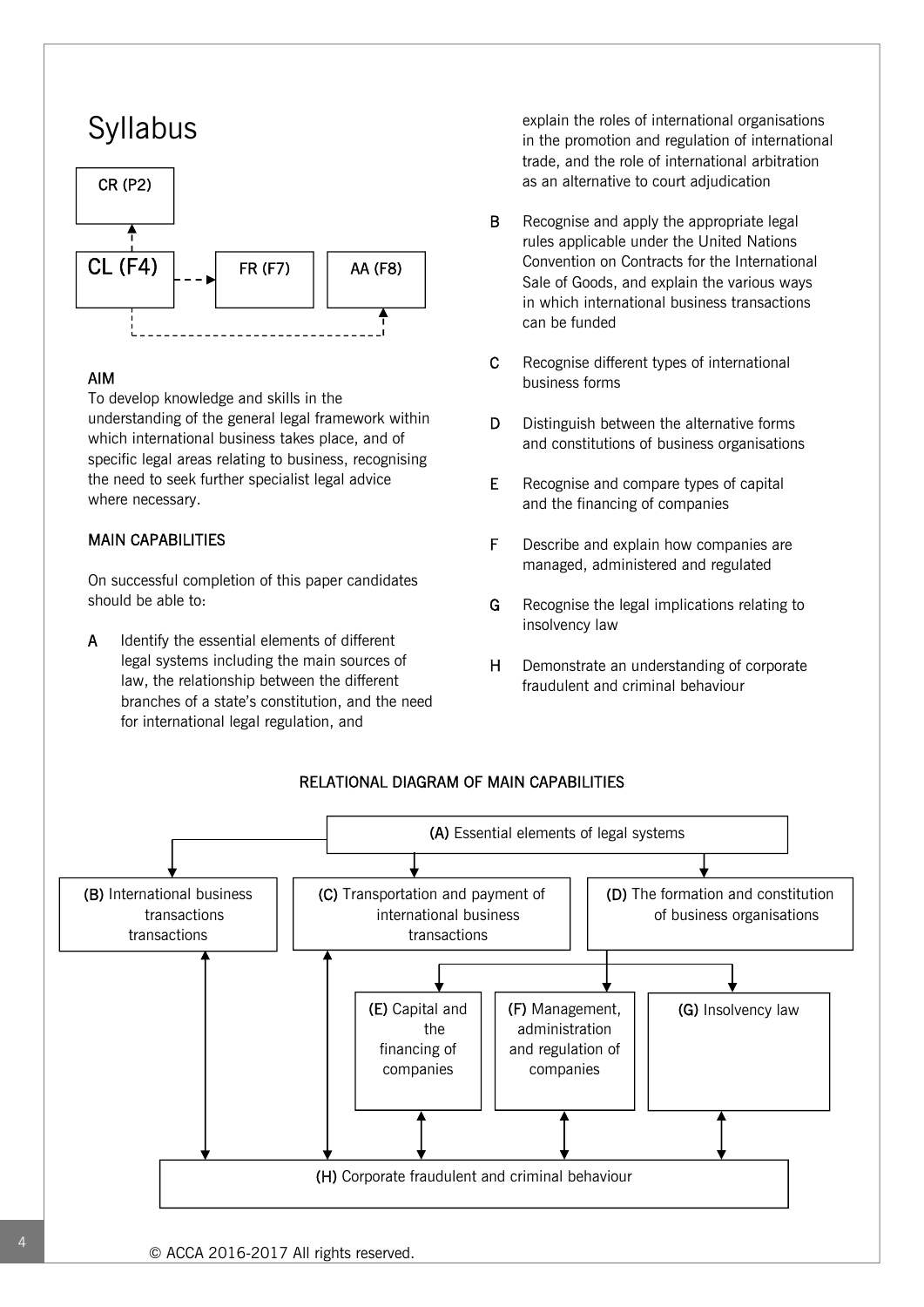## RATIONALE

Corporate and Business Law Global is divided into eight areas. The syllabus starts with an introduction to different legal systems, different types of law and those organisations which endeavour to promote internationally applicable laws. It also introduces arbitration as an alternative to court adjudication. It then leads into an examination of the substantive law as stated in UN Convention on Contracts for the International Sale of Goods, which relates to the formation, content and discharge of international contracts for the sale of goods.

The syllabus then covers a range of specific legal areas relating to various aspects of international business of most concern to finance professionals. These are the law relating to the financing of international transactions, and the various legal forms through which international business transactions may be conducted. Particular attention is focused on the law relating to companies. Aspects examined include the formation and constitution of companies, the financing of companies and types of capital, and the day–to-day management, the administration and regulation of companies and legal aspects of insolvency law.

The final section links back to all the previous areas. This section deals with corporate fraudulent and criminal behaviour.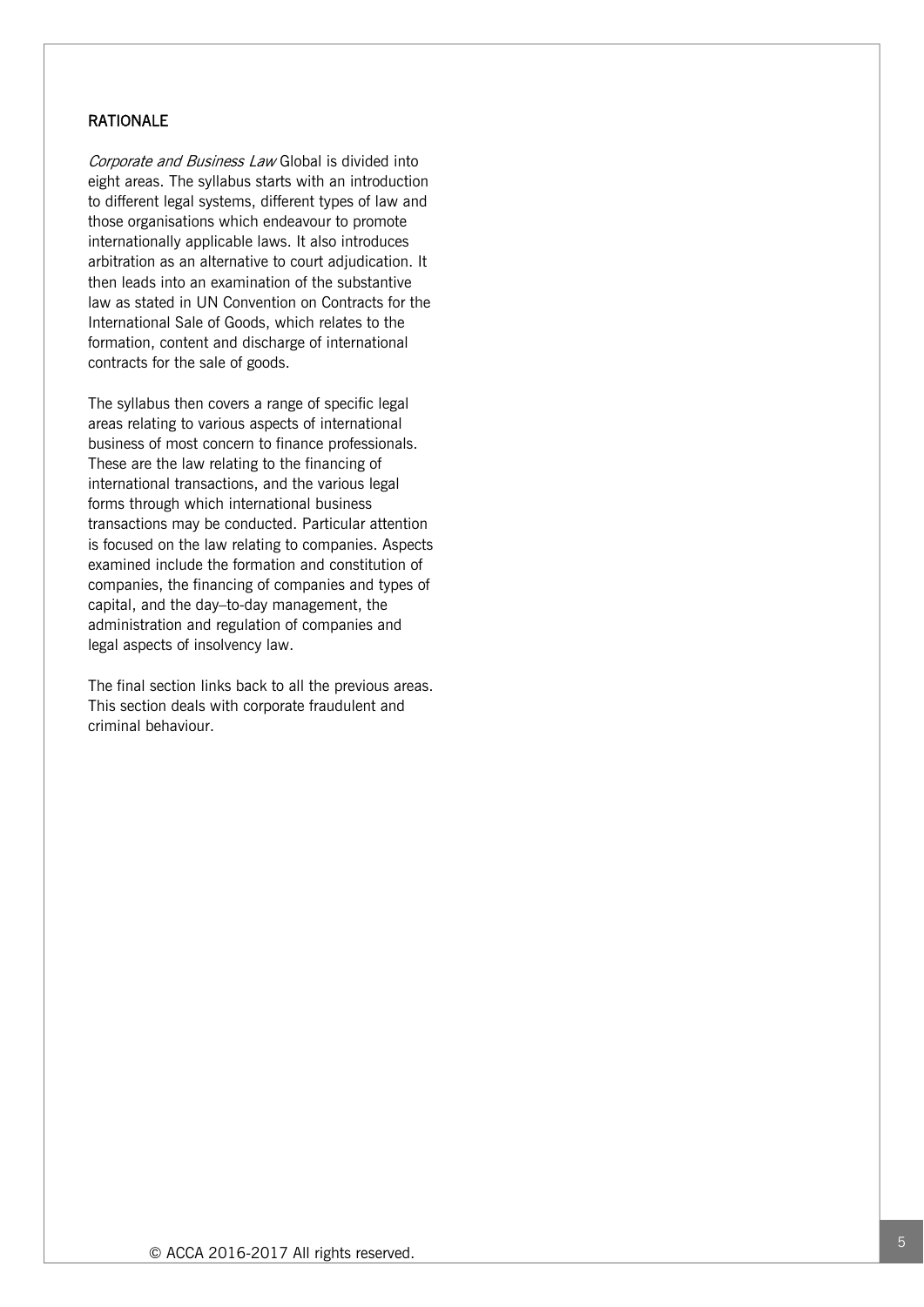## DETAILED SYLLABUS

## A Essential elements of legal systems

- 1. Business, political and legal systems
- 2. International trade, international legal regulation and conflict of laws
- 3. Alternative dispute resolution mechanisms

## B International business transactions

- 1. Introduction to the UN Convention on Contracts for the International Sale of Goods and ICC Incoterms
- 2. Obligations of the seller and buyer, and provisions common to both

## C Transportation and payment of international business transactions

- 1. Transportation documents and means of payment
- D The formation and constitution of business organisations
- 1. Agency law
- 2. Partnerships
- 3. Corporations and legal personality
- 4. The formation and constitution of a company

#### E Capital and the financing of companies

- 1. Share capital
- 2. Loan capital
- 3. Capital maintenance and dividend law
- F Management, administration and the regulation of companies
- 1. Company directors
- 2. Other company officers
- 3. Company meetings and resolutions

## G Insolvency law

- 1. Insolvency and administration
- H Corporate fraudulent and criminal behaviour
- 1. Fraudulent and criminal behaviour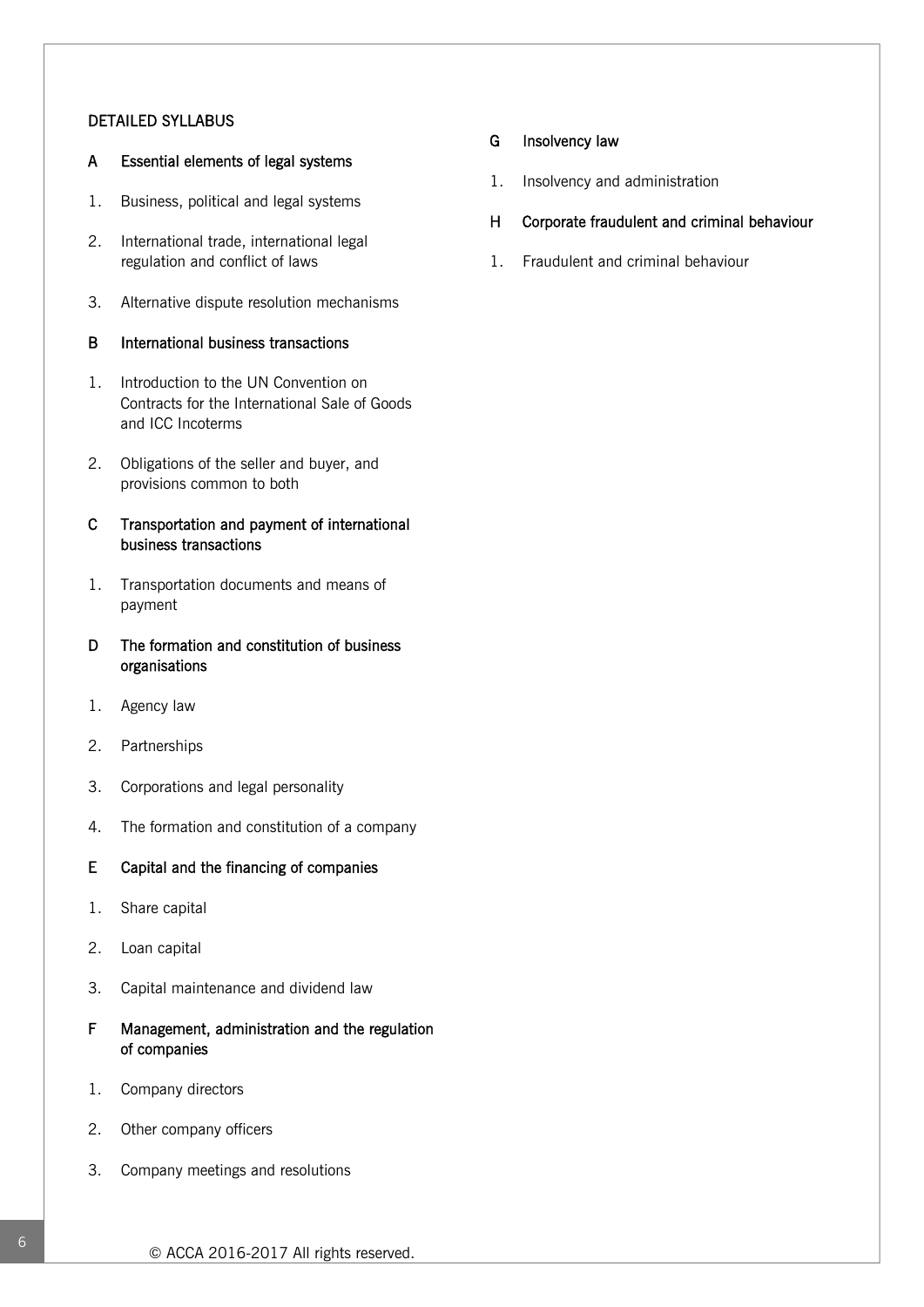# APPROACH TO EXAMINING THE SYLLABUS

The syllabus is assessed by a two-hour paper-based examination, and is also offered as a computerbased examination.

The examination consists of:

Section A

- 25 x 2 mark objective test questions 50%
	- o 20 x 1 mark objective test
		- questions 20%

Section B

- 5 x 6 mark multi-task questions 30%

100%

All questions are compulsory.

# NOTE ON CASE LAW

Candidates should support their answers on the paper-based multi-task questions with analysis referring to cases or examples. There is no need to detail the facts of the case. Remember, it is the point of law that the case establishes that is important, although knowing the facts of cases can be helpful as sometimes questions include scenarios based on well-known cases. Further it is not necessary to quote section numbers of Acts.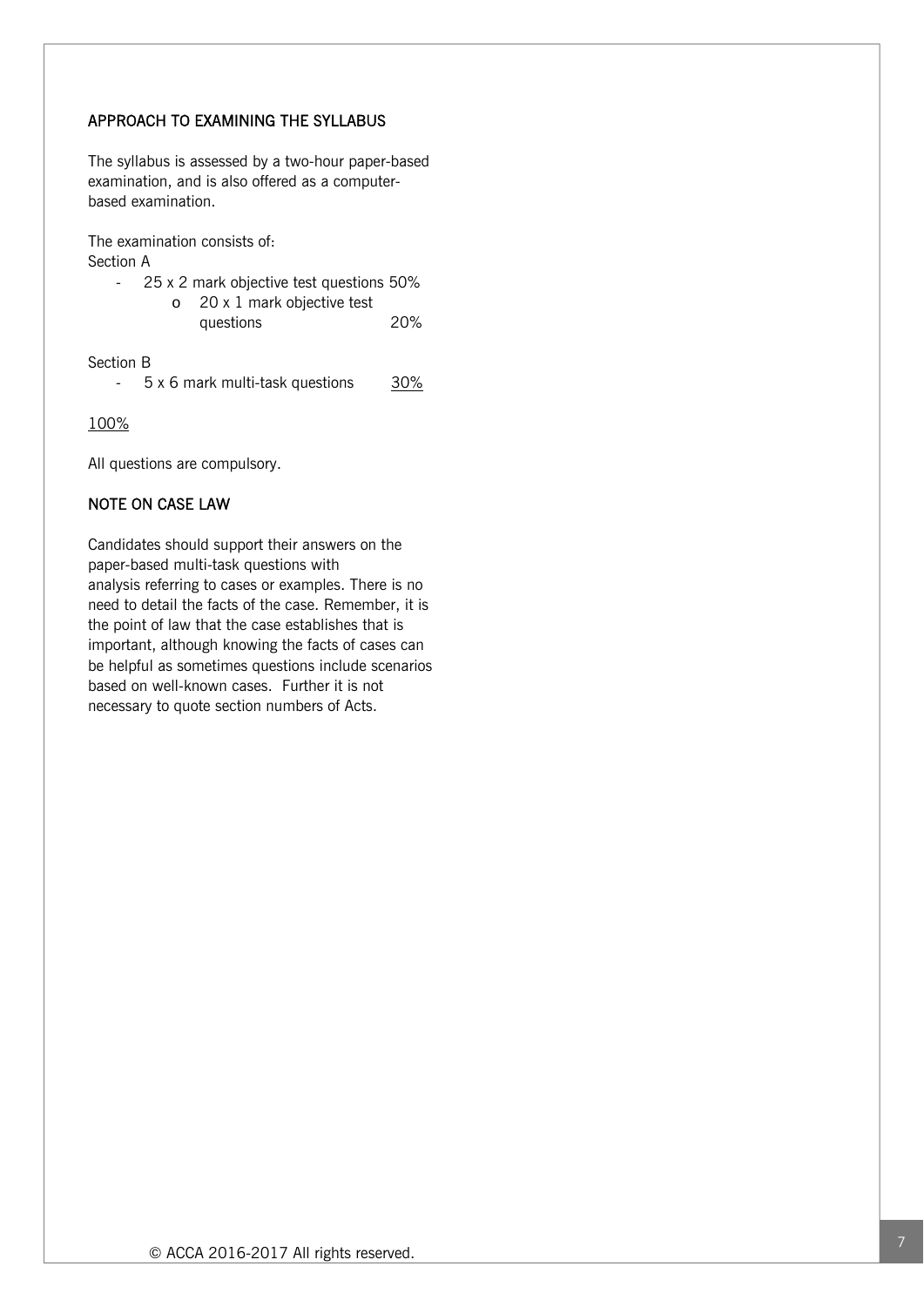# Study Guide

# A ESSENTIAL ELEMENTS OF LEGAL SYSTEMS

## 1. Business, political and legal systems

- a) Explain the inter-relationship of economic and political and legal systems.[2]
- b) Explain the doctrine of the separation of powers and its impact on the legal system.[2]
- c) Explain the distinction between criminal and civil law.[1]
- d) Outline the operation of the following legal systems:[1]
	- i) Common law
	- ii) Civil law
	- iii) Sharia law.

# 2. International trade, international legal regulation and conflict of laws

- a) Explain the need for international legal regulation in the context of conflict of laws.<sup>[1]</sup>
- b) Explain the function of international treaties, conventions and model codes.<sup>[1]</sup>
- c) Explain the roles of international organisations, such as the UN, the ICC, the WTO, the OECD, UNIDROIT, UNCITRAL and courts in the promotion and regulation of international trade.<sup>[1]</sup>

# 3. Alternative dispute resolution mechanisms

- a) Explain the operation, and evaluate the distinct merits, of court-based adjudication and alternative dispute resolution mechanisms.<sup>[2]</sup>
- b) Explain the role of the international courts of trade including the International Court of Arbitration.<sup>[1]</sup>
- c) Explain and apply in detail the provisions of the UNCITRAL Model Law on International Commercial Arbitration.[2]
- d) Describe the arbitral tribunal. [2]
- e) Explain arbitral awards. [2]

# B INTERNATIONAL BUSINESS TRANSACTIONS

- 1. Introduction to the UN Convention on Contracts for the International Sale of Goods and ICC Incoterms
- a) Explain the sphere of application and general provisions of the Convention.[1]
- b) Explain and be able to apply the rules for creating contractual relations under the Convention.<sup>[2]</sup>
- c) Explain the meaning and effect of the ICC Incoterms.[1]

# 2. Obligations of the seller and buyer, and provisions common to both

- a) Explain and be able to apply the rules relating to the obligations of the seller under the Convention:[2]
	- i) delivery of goods and handing over documents
	- ii) conformity of the goods and third party claims
	- iii) remedies for breach of contract by the seller.
- b) Explain and be able to apply the rules relating to the obligations of the buyer under the Convention:[2]
	- i) payment of the price
	- ii) taking delivery
	- iii) remedies for breach of contract by the buyer.
- c) Explain and be able to apply the rules relating to the provisions common to both the seller and the buver under the Convention:<sup>[2]</sup>
	- i) breach of contract and in particular anticipatory breach and instalment contracts
	- ii) damages
	- iii) interest
	- iv) exemptions
	- v) effects of avoidance
	- vi) preservation of the goods.
- d) Explain and be able to apply the rules relating to the passing of risk under the Convention.<sup>[2]</sup>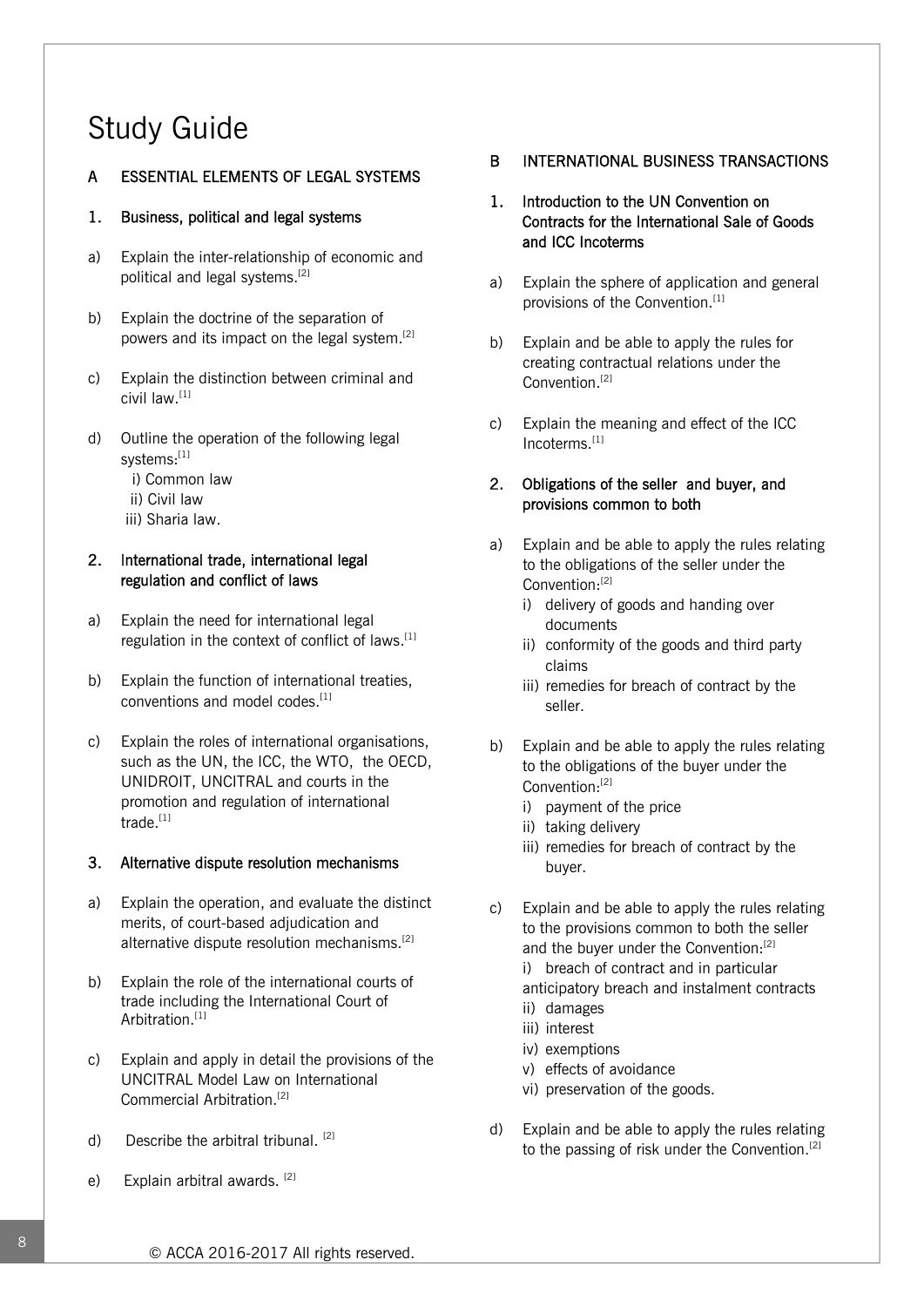## C TRANSPORTATION AND PAYMENT OF INTERNATIONAL BUSINESS TRANSACTIONS

## 1. Transportation documents and means of payment

- a) Define and explain the operation of bills of lading.<sup>[1]</sup>
- b) Explain the operation of bank transfers.<sup>[1]</sup>
- c) Explain and be able to apply the rules of UNCITRAL Model Law on International Credit Transfer.[2]
- d) Explain and be able to apply the rules of the UN Convention on International Bills Of Exchange And International Promissory Notes.<sup>[2]</sup>
- e) Explain the operation of letters of credit and letters of comfort.<sup>[2]</sup>

## D FORMATION AND CONSTITUTION OF BUSINESS ORGANISATIONS

## 1. Agency law

- a) Define the role of the agent and give examples of such relationships paying particular regard to partners and company directors.<sup>[2]</sup>
- b) Explain the formation of the agency relationship.[2]
- c) Define the authority of the agent.<sup>[2]</sup>
- d) Explain the potential liability of both principal and agent.<sup>[2]</sup>

## 2. Partnerships

- a) Demonstrate a knowledge of the legislation governing the partnership, both unlimited and limited.<sup>[1]</sup>
- b) Discuss the formation of a partnership.  $[2]$
- c) Explain the authority of partners in relation to partnership activity.[2]
- d) Analyse the liability of various partners for partnership debts.<sup>[2]</sup>

e) Explain the termination of a partnership, and partners' subsequent rights and liabilities.[2]

#### 3. Corporations and legal personality

- a) Distinguish between sole traders, partnerships and companies.<sup>[1]</sup>
- b) Explain the meaning and effect of limited liability.<sup>[2]</sup>
- c) Analyse different types of companies, especially private and public companies.<sup>[1]</sup>
- d) Illustrate the effect of separate personality and the veil of incorporation.<sup>[2]</sup>
- e) Recognise instances where separate personality will be ignored (lifting the veil of incorporation).[2]

#### 4. The formation and constitution of a company

- a) Explain the role and duties of company promoters, and the breach of those duties and remedies available to the company.<sup>[2]</sup>
- b) Explain the meaning of, and the rules relating to, pre-incorporation contracts.<sup>[2]</sup>
- c) Describe the procedure for registering companies, both public and private, including the system of streamlined company registration.<sup>[1]</sup>
- d) Describe the statutory books, records and returns, including the confirmation statement and the register of people with significant control, that companies must keep or make.<sup>[1]</sup>
- e) Analyse the effect of a company's constitutional documents.[2]
- f) Describe the contents of the model articles of association.[1]
- g) Explain how the articles of association can be changed.[2]
- h) Explain the control over the names that companies may or may not use.<sup>[2]</sup>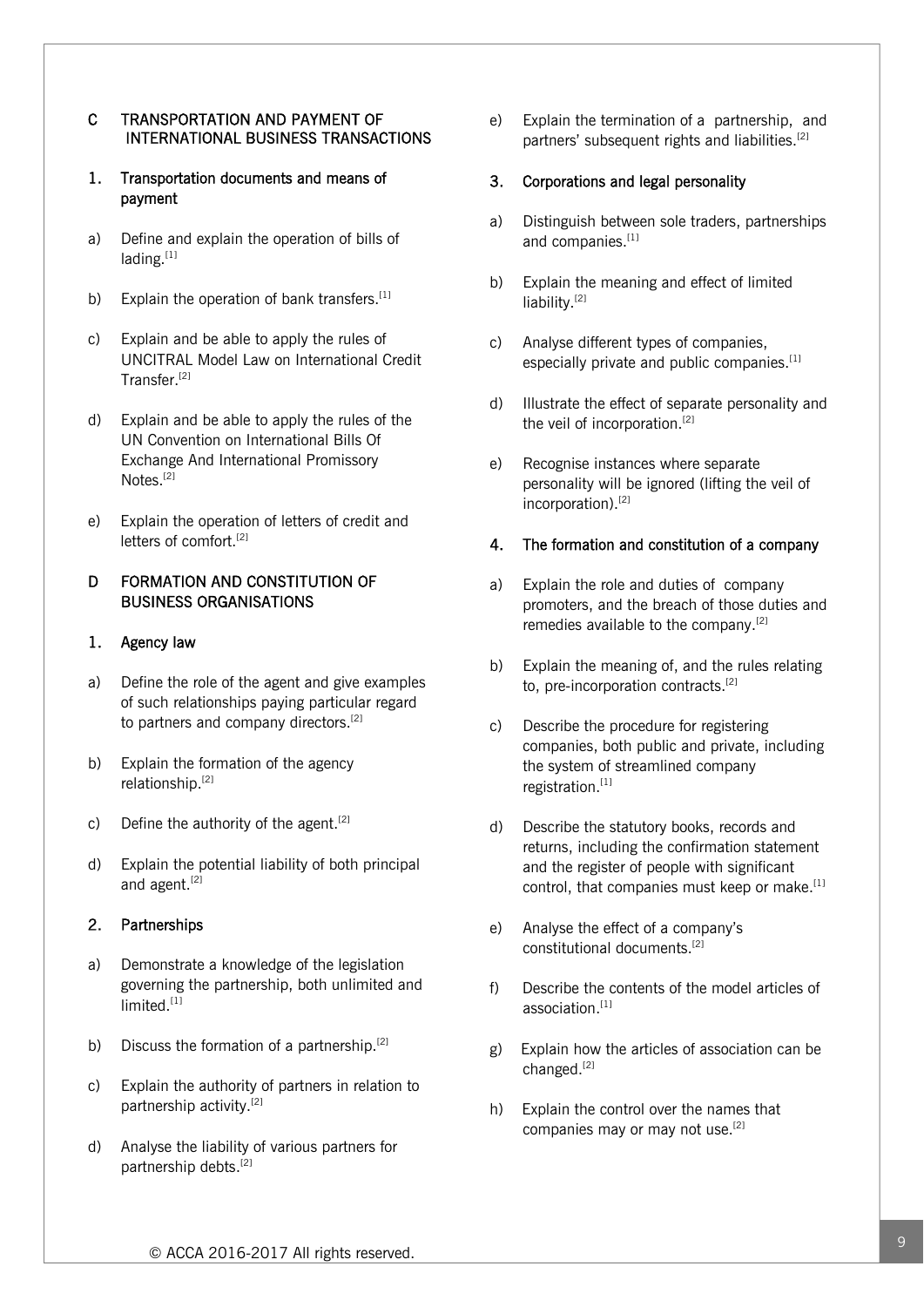## E CAPITAL AND THE FINANCING OF **COMPANIES**

## 1. Share capital

- a) Examine the different types of capital.<sup>[2]</sup>
- b) Illustrate the difference between various classes of shares, including treasury shares, the procedure for altering class rights.<sup>[2]</sup>
- c) Explain allotment of shares, and distinguish between rights issue and bonus issue of shares.<sup>[2]</sup>
- d) Examine the effect of issuing shares at either a discount, or at a premium.<sup>[2]</sup>

## 2. Loan capital

- a) Define companies' borrowing powers.  $[1]$
- b) Explain the meaning of loan capital and debenture.<sup>[2]</sup>
- c) Distinguish loan capital from share capital and explain the different rights held by shareholders and debenture holders.<sup>[2]</sup>
- d) Explain the concept of a company charge and distinguish between fixed and floating charges.[2]
- e) Describe the need, and the procedure for, registering company charges.[2]

#### 3. Capital maintenance and dividend law

- a) Explain the doctrine of capital maintenance and capital reduction.<sup>[2]</sup>
- b) Explain the rules governing the distribution of dividends in both private and public companies.[2]

## F MANAGEMENT, ADMINISTRATION AND REGULATION OF COMPANIES

#### 1. Company directors

a) Explain the role of directors in the operation of a company, and the different types of directors, such as executive/ non-executive directors or

de jure and de facto directors, and shadow directors.[2]

- b) Discuss the ways in which directors are appointed, can lose their office and the disqualification of directors.<sup>[2]</sup>
- c) Distinguish between the powers of the board of directors, the managing director/chief executive and individual directors to bind their company.[2]
- d) Explain the duties that directors owe to their companies, and the controls imposed by statute over dealings between directors and their companies, including loans.<sup>[2]</sup>

#### 2. Other company officers

- a) Discuss the appointment procedure relating to, and the duties and powers of, a company secretary.<sup>[2]</sup>
- b) Discuss the appointment procedure relating to, and the duties and rights of, a company auditor, and their subsequent removal or resignation.[2]

#### 3. Company meetings and resolutions

- a) Distinguish between types of meetings: general meetings and annual general meetings.[1]
- b) Distinguish between types of resolutions: ordinary, special and written.<sup>[2]</sup>
- c) Explain the procedure for calling and conducting company meetings.<sup>[2]</sup>

#### G INSOLVENCY LAW

#### 1 Insolvency and administration

- a) Explain the meaning of, and procedure involved, in voluntary liquidation, including members' and creditors' voluntary liquidation.<sup>[2]</sup>
- b) Explain the meaning of, the grounds for and the procedure involved, in compulsory liquidation.<sup>[2]</sup>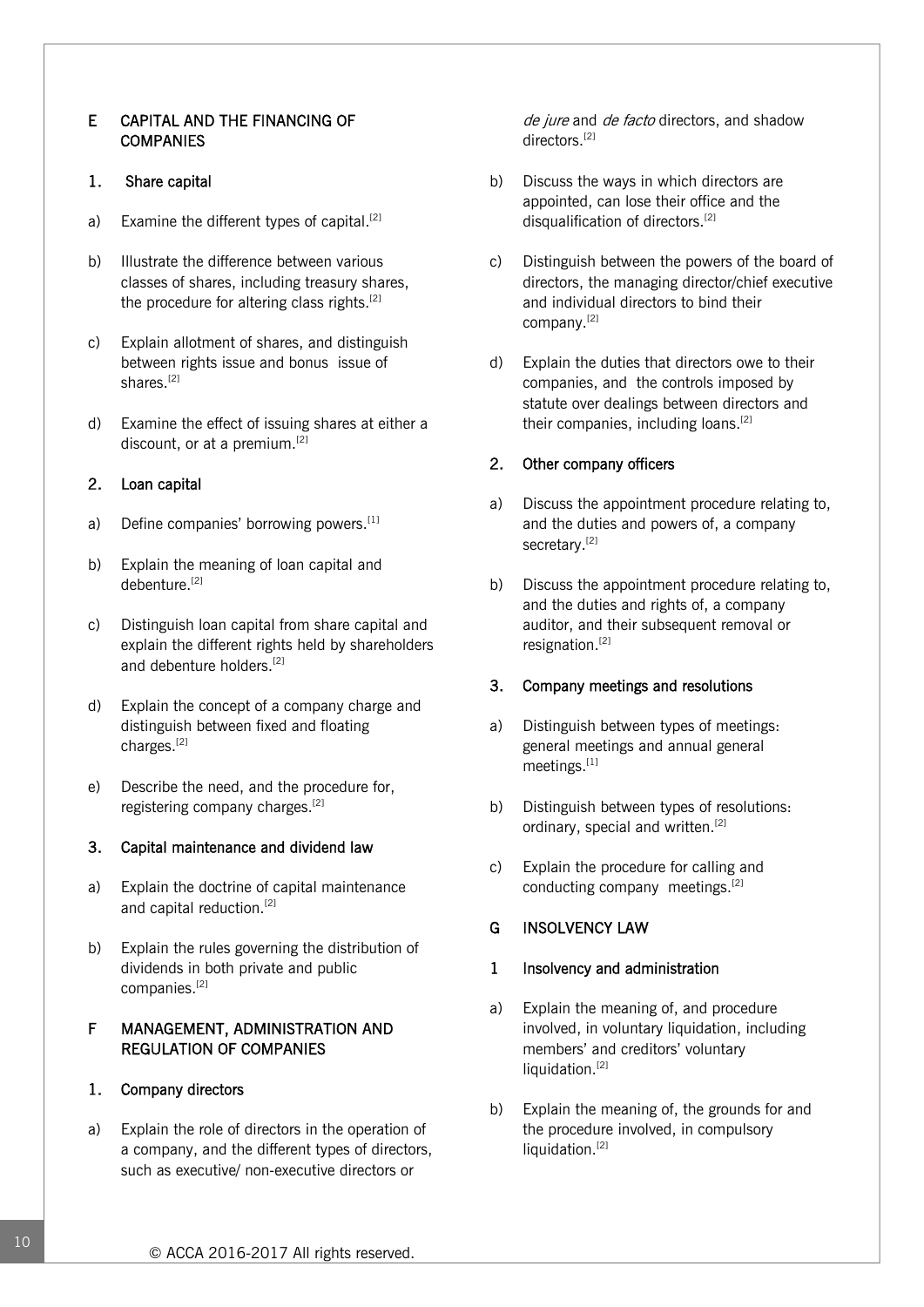- c) Explain the order in which company debts will be paid off on liquidation .[2]
- d) Explain administration as an alternative to liquidation.<sup>[2]</sup>
- e) Explain the way in which an administrator may be appointed, the effects of such appointment, and the powers and duties of an administrator.<sup>[2]</sup>

## H CORPORATE FRAUDULENT AND CRIMINAL **BEHAVIOUR**

# 1 Fraudulent and criminal behaviour

- a) Recognise the nature and legal control over insider dealing .[2]
- b) Recognise the nature and legal control over market abuse.<sup>[2]</sup>
- c) Recognise the nature and legal control over money laundering.[2]
- d) Recognise the nature and legal control over bribery.<sup>[2]</sup>
- e) Discuss potential criminal activity in the operation, management and liquidation of companies.[2]
- f) Recognise the nature and legal control over fraudulent and wrongful trading.<sup>[2]</sup>